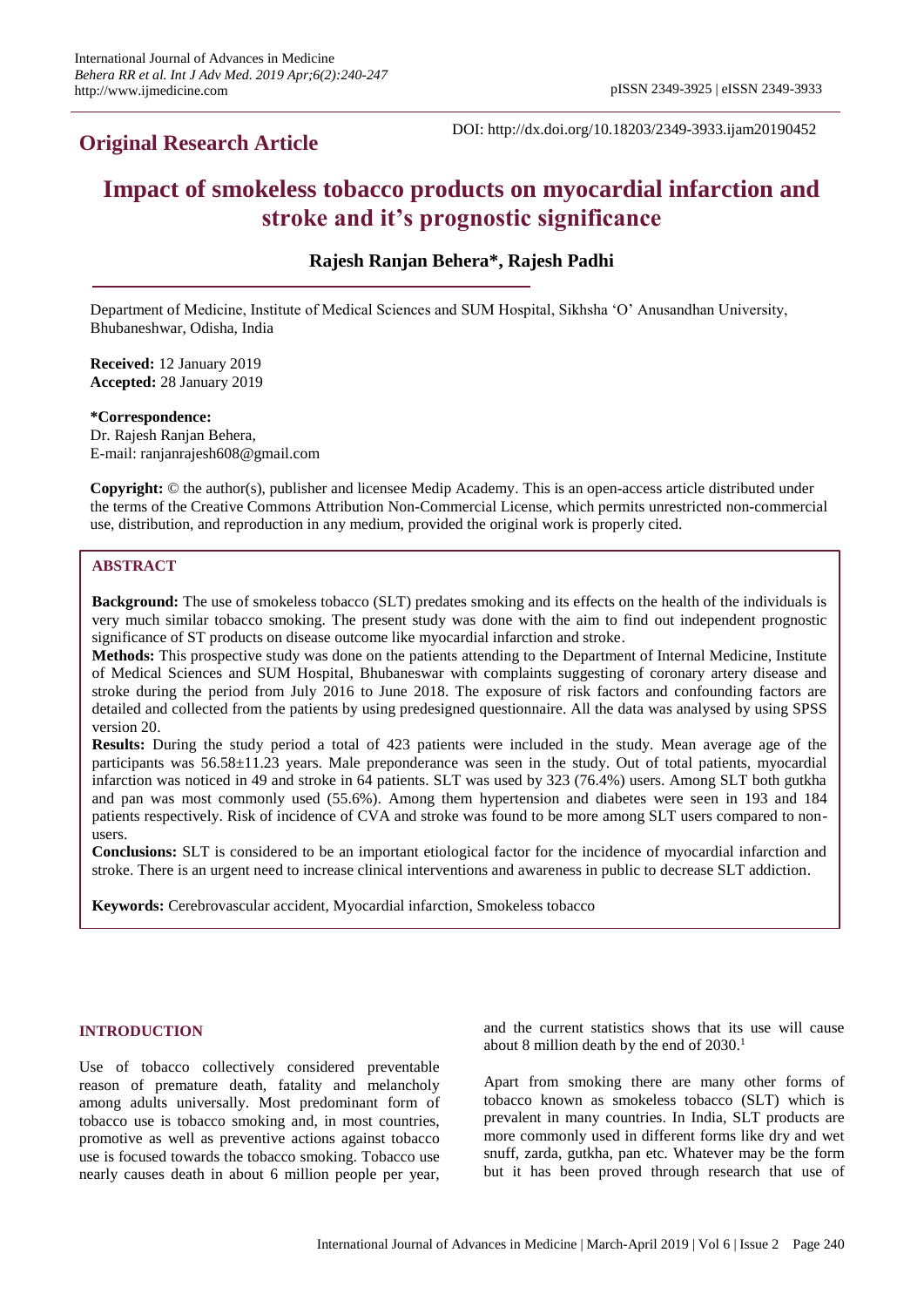tobacco adversely affect the health of individual and may affect those who are not using it but in contact with it. $2^{-4}$ Products of ST and other tobacco products induces cancer in oral, oesophagus, pharyngeal, pancreatic and stomach.<sup>5</sup> Some studies have confirmed that those who are addicted to ST die of Cardio Vascular Disease (CVD), circulatory diseases, reproductive results in connection with pregnancy as either low birth weight and stillbirths.6,7 In western countries, several studies are carried out to examine the presence of harmful CAD and CVD such as myocardial infraction, ischemic heart disease, and stroke by intake of ST products.<sup>6</sup> In India myocardial infarction (MI) and stroke are major cause of mortality and longterm morbidity. Among many changeable risk factors for coronary artery diseases (CAD), use of tobacco in any form is well recognized. However, risk of CAD due to use of SLT products such as tobacco chewing and their outcome is not well known, even though use of smokeless tobacco is very common in southwest Asia. In Odisha, use of SLT products (like, "Gutkha", "Khaini" and "Gudakhu" among others) is a common occurrence among adult population without any gender difference. So, in this study author aimed to study the association of long-term use of these SLT products with risk and outcome of MI and stroke.

#### **METHODS**

This was a prospective study conducted over a period of 2 years from July 2016 to June 2018. All the patients attending to the Department of Internal Medicine, Institute of Medical Sciences and SUM Hospital, Bhubaneswar with complaints suggesting of coronary artery disease and stroke were selected for the study. Patients of age greater than 18 years and willing to participate in the study were included. Exclusion criteria were currently smoking patients, patient with emergency condition or terminally ill, patients with oral and other malignancies and patients with renal and multi-organ failure.

To measure the exposure of risk factors and confounding factors a structured interview was conducted. Initially, a semi analytical, pre-tested survey questions format was used to recruit eligible CAD, stroke and controls into the study. The questionnaire included different risk factors like age, smoking, residence, CAD and cerebro-vascular disease status. Different data pertaining to sociodemographic information, other known coronary heart disease risk factor, a detailed history of ST use had asked to the patients recruited into the study after taking a written informed consent. Laboratory investigation findings like complete blood count, urea, creatinine, sodium and potassium level, fasting and post-prandial blood glucose levels were also noted down. For the study purpose, leaf of betel and nuts of areca alone was not enclosed as ST, as tobacco was not present in these products. In case of a patient use ST with leaf of betel or nuts of areca then this was a subject for current ST user. In case of a patient not using ST for last 1 year, then subject called as past ST user. If a patient has no history of ST using or not taking ST now, then called never ST user.

The data collected was entered in Microsoft Excel 2007 and further analysed in SPSS version 20. All the categorical variable was expressed in term of number and percentages. The association between categorical variable was evaluated using Chi-squared test/Fischer exact test. All the quantitative variables were expressed as mean and variance. The difference in mean in two groups was obtained by using t-test. P≤0.05 contemplated statistically significant.

#### **RESULTS**

During the study period a total of 423 patients were included in the study. Table 1 describes the sociodemographic and clinical characteristics of the study group.

## **Table 1: Socio-demographic and clinical characteristics of the study group.**

| <b>Variables</b>          | <b>Number</b> | Percentage |  |  |  |
|---------------------------|---------------|------------|--|--|--|
|                           | $(n=423)$     | $(\%)$     |  |  |  |
| Age in years              |               |            |  |  |  |
| $<$ 40                    | 10            | 2.4        |  |  |  |
| $40 - 60$                 | 267           | 63.1       |  |  |  |
| >60                       | 146           | 34.5       |  |  |  |
| <b>Gender</b>             |               |            |  |  |  |
| Male                      | 234           | 55.3       |  |  |  |
| Female                    | 189           | 44.7       |  |  |  |
| <b>Residing area</b>      |               |            |  |  |  |
| Urban                     | 265           | 62.6       |  |  |  |
| Rural                     | 158           | 37.4       |  |  |  |
| Type of smokeless tobacco |               |            |  |  |  |
| Gutkha and pan            | 235           | 55.6       |  |  |  |
| Pan                       | 52            | 12.3       |  |  |  |
| Gutkha                    | 36            | 8.5        |  |  |  |
| N <sub>0</sub>            | 100           | 23.7       |  |  |  |
| <b>Clinical condition</b> |               |            |  |  |  |
| Myocardial infarction     | 49            | 11.6       |  |  |  |
| Cerebro-vascular accident | 64            | 15.1       |  |  |  |
| No abnormality (NA)       | 310           | 73.3       |  |  |  |
| <b>Co-morbidities</b>     |               |            |  |  |  |
| Hypertension              | 193           | 45.6       |  |  |  |
| <b>Diabetes</b>           | 184           | 43.5       |  |  |  |

Mean average age of participants was  $56.58 \pm 11.23$  years. Male subjects are more (234, 55.3%) compared to females (189, 44.7%). higher proportion of the population (62.6%) belonged to urban area while only 37.4% belonged to rural population. From the total 323 (76.4%) of study subjects used some form of smokeless tobacco products while 100 subjects did not use any form of tobacco. Out of 323 users of ST, 235 (55.6%) subjects used both gutkha and pan, 52 (12.3%) subjects used only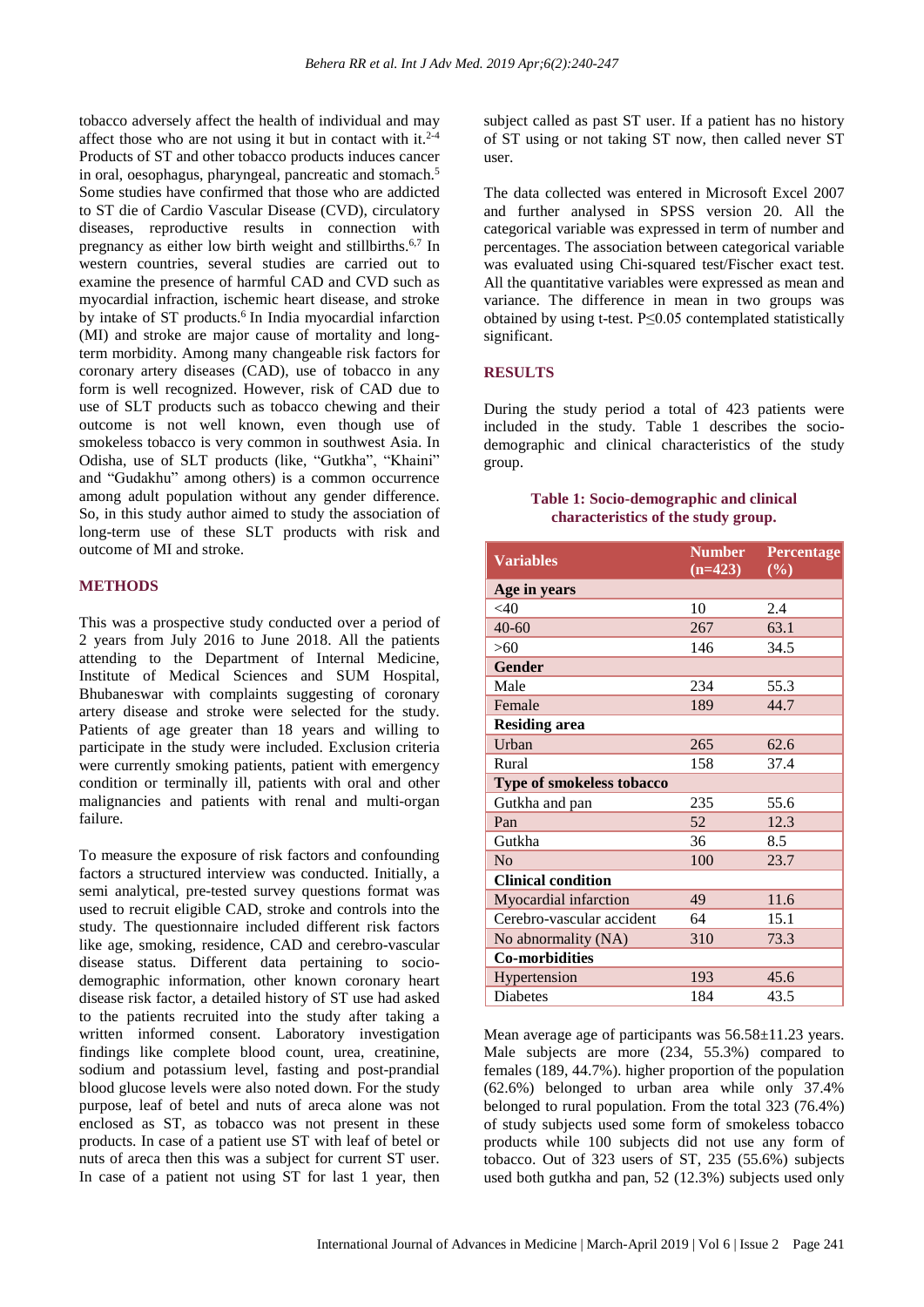pan while 36 (8.5%) subjects used only gutkha. Out of total study subjects, 49 (11.6%) suffered from myocardial infarction while 64 patients suffered from cerebrovascular accident. Associated co-morbid conditions were hypertension noted in 193 (45.6%) patients and diabetes mellitus in 184 (43.5%) population.

# **Table 2: Association of socio-demographic and clinical factors with myocardial infarction (MI) among study population.**

| <b>Variables</b> |                 | <b>MI</b> present | <b>MI</b> absent | <b>Odds</b> ratio | 95% CI         | P value        |
|------------------|-----------------|-------------------|------------------|-------------------|----------------|----------------|
|                  |                 | N(%               | $N(\%)$          |                   |                |                |
| SLT user         | Yes             | 42 (85.7)         | 223 (71.9)       | 2.341             | 1.10-5.40      | 0.041          |
|                  | No              | 7(14.3)           | 87(28.1)         |                   |                |                |
|                  | $<$ 50 years    | 9(18.4)           | 127(41.0)        | 1.138             | $1.05 - 1.22$  | < 0.0001       |
| Age              | $\geq 50$ years | 40(81.6)          | 183(59.0)        |                   |                |                |
|                  | Male            | 26(53.1)          | 173 (55.8)       |                   |                |                |
| Gender           | Female          | 23(46.9)          | 137(44.2)        | 0.895             | $0.489 - 1.63$ | 0.719          |
|                  | Urban           | 21 (42.9)         | 207(66.8)        |                   |                |                |
| Geography        | Rural           | 28(57.1)          | 103(33.2)        | 1.15              | 1.04-1.274     | 0.001          |
| Hypertension     | Present         | 49 (100.0)        | 192(61.9)        |                   |                |                |
|                  | Absent          | 0(0)              | 118(38.1)        | 1.41              | 1.28-1.56      | < 0.001        |
| <b>Diabetes</b>  | Present         | 49 (100.0)        | 184 (59.4)       |                   |                |                |
|                  | Absent          | 0(0)              | 126(40.6)        | 1.389             | 1.26-1.52      | ${}_{< 0.001}$ |

# **Table 3: Association of hemodynamic, haematological and biochemical parameters with MI among study population.**

| <b>Variables</b>                 |                           | <b>Diagnosis category</b> | $\mathbb N$ | <b>Mean</b> | <b>SD</b> | P value |
|----------------------------------|---------------------------|---------------------------|-------------|-------------|-----------|---------|
|                                  | Systolic blood pressure   | MI                        | 49          | 150.98      | 27.737    | 0.761   |
|                                  |                           | <b>NA</b>                 | 310         | 152.34      | 29.193    |         |
| Haemodynamic                     |                           | MI                        | 49          | 86.65       | 16.255    |         |
| parameters                       | Diastolic blood pressure  | NA                        | 310         | 88.43       | 16.446    | 0.483   |
|                                  | Pulse rate                | MI                        | 49          | 80.20       | 18.042    | 0.995   |
|                                  |                           | NA                        | 304         | 80.22       | 18.846    |         |
|                                  |                           | MI                        | 44          | 13.35       | 11.840    | 0.704   |
|                                  | Hemoglobin                | NA                        | 287         | 12.75       | 9.578     |         |
|                                  |                           | MI                        | 49          | 7.25        | 0.530     |         |
|                                  | Total leucocyte count     | NA                        | 310         | 7.26        | 1.284     | 0.952   |
|                                  |                           | MI                        | 45          | 80.39       | 11.349    |         |
|                                  | Neutrophils               | NA                        | 291         | 75.70       | 13.854    | 0.031   |
| Haematological                   | Lymphocyte                | MI                        | 44          | 14.06       | 8.712     | 0.070   |
| parameters                       |                           | NA                        | 287         | 16.87       | 9.702     |         |
|                                  | Monocytes                 | MI                        | 46          | 2.69        | 5.883     | 0.423   |
|                                  |                           | NA                        | 295         | 2.07        | 4.774     |         |
|                                  | Eosinophils               | MI                        | 44          | 2.34        | 3.083     | 0.198   |
|                                  |                           | NA                        | 282         | 3.52        | 5.933     |         |
|                                  | <b>Basophils</b>          | MI                        | 45          | 0.34        | 0.239     | 0.170   |
|                                  |                           | NA                        | 287         | 0.66        | 1.540     |         |
|                                  | Sodium                    | MI                        | 48          | 131.83      | 7.603     |         |
|                                  |                           | NA                        | 305         | 130.30      | 20.209    | 0.603   |
|                                  |                           | MI                        | 48          | 4.68        | 4.532     |         |
|                                  | Potassium                 | NA                        | 305         | 10.47       | 36.984    | 0.280   |
|                                  |                           | MI                        | 49          | 26.67       | 14.385    |         |
| <b>Biochemical</b><br>parameters | Urea                      | NA                        | 303         | 27.68       | 13.965    | 0.639   |
|                                  | Creatinine                | MI                        | 49          | 6.60        | 21.785    | 0.403   |
|                                  |                           | <b>NA</b>                 | 303         | 4.36        | 16.596    |         |
|                                  | Fasting blood sugar       | MI                        | 47          | 121.98      | 48.384    | 0.210   |
|                                  |                           | NA                        | 303         | 136.71      | 78.110    |         |
|                                  | Post-prandial blood sugar | MI                        | 43          | 185.53      | 65.416    | 0.553   |
|                                  |                           | NA                        | 282         | 193.33      | 82.148    |         |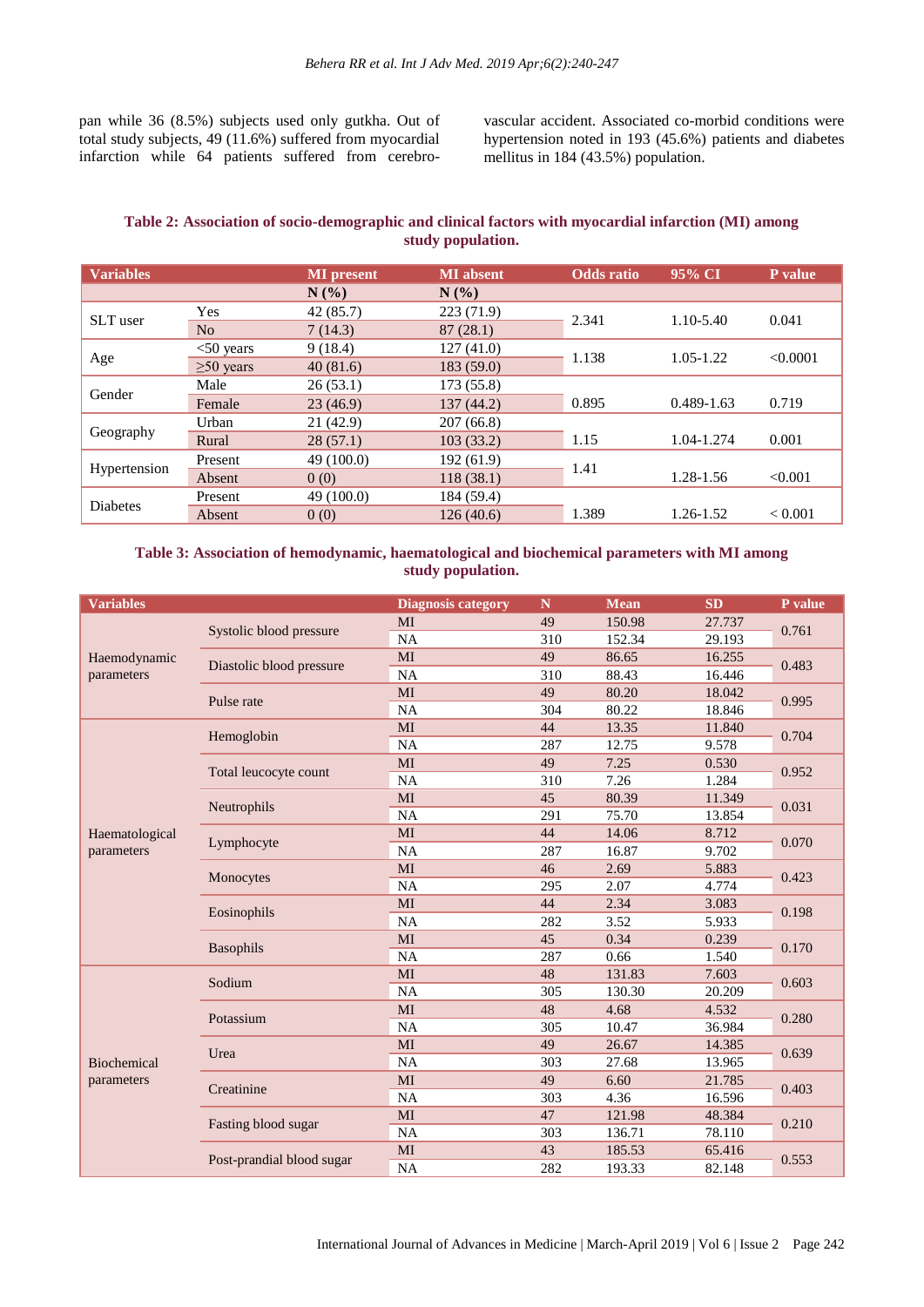| <b>Variables</b>    | <b>CVA</b> present<br>$N(\%)$ | <b>CVA</b> absent<br>$N(\%)$ | <b>Odds</b> ratio | 95% CI         | <b>P-value</b> |
|---------------------|-------------------------------|------------------------------|-------------------|----------------|----------------|
| <b>SLT</b> user     |                               |                              |                   |                |                |
| Yes                 | 58 (90.6)                     | 223(71.9)                    | 3.771             | 1.57-9.05      | 0.002          |
| No                  | 6(9.4)                        | 87(28.1)                     |                   |                |                |
| Age                 |                               |                              |                   |                |                |
| $<$ 50 years        | 10(15.6)                      | 127(41.0)                    | 3.745             | 1.24-7.63      | < 0.0001       |
| $\geq 50$ years     | 54 (84.4)                     | 183 (59.0)                   |                   |                |                |
| Gender              |                               |                              |                   |                |                |
| Male                | 35(54.7)                      | 173(55.8)                    | 0.956             | $0.557 - 1.64$ |                |
| Female              | 29(45.3)                      | 137 (44.2)                   |                   |                | 0.870          |
| Geography           |                               |                              |                   |                |                |
| Urban               | 37(57.8)                      | 207(66.8)                    | 0.682             | $0.394 - 1.18$ |                |
| Rural               | 27(42.2)                      | 103(33.2)                    |                   |                | 0.170          |
| <b>Hypertension</b> |                               |                              |                   |                |                |
| Present             | 63 (98.4)                     | 192(61.9)                    | 14.1              | 12.8-35.6      | < 0.001        |
| Absent              | 1(1.6)                        | 118(38.1)                    |                   |                |                |
| <b>Diabetes</b>     |                               |                              |                   |                |                |
| Present             | 64 (100.0)                    | 184 (59.4)                   |                   | 1.36-1.66      | ${}< 0.001$    |
| Absent              | 0(0)                          | 126(40.6)                    | 1.508             |                |                |

#### **Table 4: Association of socio-demographic and clinical factors with cerebrovascular accident (CVA) among study population.**

Table 2 shows the association of different factors with myocardial infarction (MI) among study population. Those who had a myocardial infarction  $(N=49)$  among them  $85.7\%$  (N=42) were SLT users while less proportion i.e. 71.9% were SLT users in non-myocardial infarction group. This difference was statistically significant with odds ratio of 2.342 and 95% CI 1.10-5.40 (P value=0.041).

Similarly, author found statistically significant association of myocardial infarction with age groups, geographical residency, hypertension and diabetes.

Correlation of hemodynamic, haematological and biochemical parameters with myocardial infarction among study population was seen in Table 3. No significant association was noted between blood pressure parameters and rate of pulsation in patients with presence or absence of myocardial infarction (Table 3).

Among all other haematological parameters the difference in mean neutrophil count in patients with and without MI was found to be statistically significant  $(P=0.031)$ .

Other parameter like TLC, lymphocyte counts, monocyte and other parameters of complete blood count did not show any statistical significance. Difference in mean sodium and potassium levels sin MI and non-MI patients were found to be not significant  $(p>0.05)$ . No significant correlation was noted between biochemical parameters and presence or absence of MI (p>0.05).

Table 4 describes the correlation of socio-demographic parameters with cerebrovascular accident (CVA/stroke) among study population. Out of 64 patients diagnosed with CVA, 58 were SLT users and among 310 patients without CVA, 223 were SLT users. This difference was statistically significant with odds ratio of 3.71 and 95% CI 1.57–9.05 (p=0.002).

Similarly, analytical implication association of cerebrovascular events with age groups, hypertension, and diabetes was statistically significant  $(p<0.05)$  but no significant difference was observed for geographical residency and gender.

The correlation of hemodynamic and biochemical parameters with cerebrovascular accident (CVA/stroke) among study population was presented in Table 5. No significant association was found between the associated parameters and the number of patients with or without affecting CVA  $(P>0.05)$ .

Figure 1 presents the ECG and non-contrast CT scan findings in study population. Most common ECG abnormality noticed in study group was left ventricular hypertrophy followed by ST depression in V1 to V6.

Among the CVA patients 27 (42%) had left side infarction on the NCCT while 37 (58%) patient had right side infarction. From the Figure 2, it was evident that the risk of incidence of CVA and stroke was more among SLT users compared to non-users.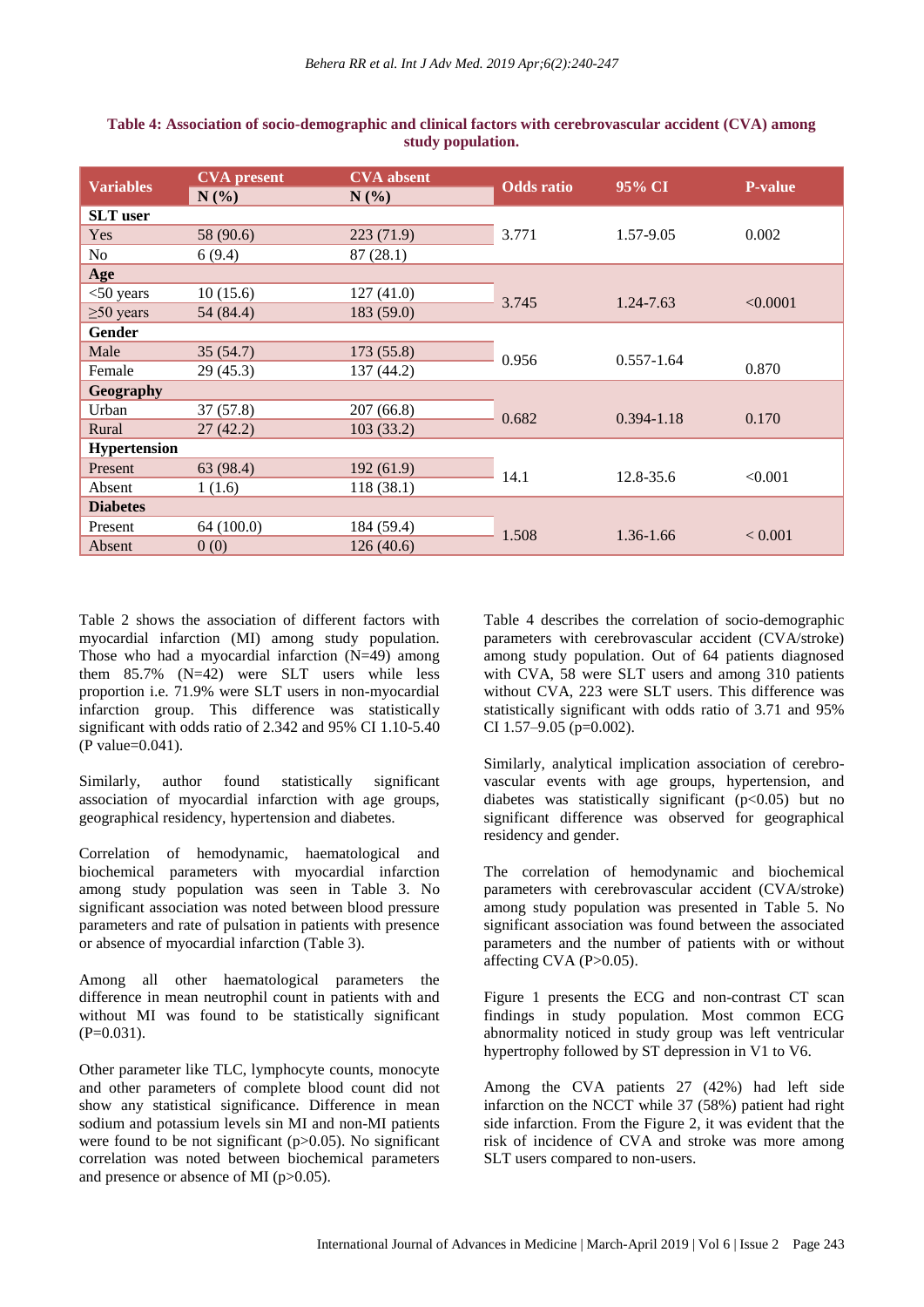| <b>Variables</b>               | <b>Diagnosis category</b> | N   | <b>Mean</b> | <b>SD</b> | P value |  |  |  |
|--------------------------------|---------------------------|-----|-------------|-----------|---------|--|--|--|
| <b>Haemodynamic parameters</b> |                           |     |             |           |         |  |  |  |
|                                | <b>CVA</b>                | 64  | 150.33      | 32.579    | 0.624   |  |  |  |
| Systolic blood pressure        | <b>NA</b>                 | 310 | 152.34      | 29.193    |         |  |  |  |
| Diastolic blood pressure       | <b>CVA</b>                | 64  | 87.77       | 17.020    | 0.771   |  |  |  |
|                                | <b>NA</b>                 | 310 | 88.43       | 16.446    |         |  |  |  |
|                                | <b>CVA</b>                | 62  | 80.03       | 19.067    |         |  |  |  |
| Pulse rate                     | NA                        | 304 | 80.22       | 18.846    | 0.943   |  |  |  |
| <b>Biochemical parameters</b>  |                           |     |             |           |         |  |  |  |
| Sodium                         | <b>CVA</b>                | 63  | 125.83      | 34.112    | 0.165   |  |  |  |
|                                | <b>NA</b>                 | 305 | 130.30      | 20.209    |         |  |  |  |
|                                | <b>CVA</b>                | 63  | 14.65       | 44.156    | 0.431   |  |  |  |
| Potassium                      | NA                        | 305 | 10.47       | 36.984    |         |  |  |  |
| Urea                           | <b>CVA</b>                | 61  | 27.59       | 13.804    | 0.962   |  |  |  |
|                                | <b>NA</b>                 | 303 | 27.68       | 13.965    |         |  |  |  |
| Creatinine                     | <b>CVA</b>                | 61  | 1.61        | 3.249     | 0.199   |  |  |  |
|                                | <b>NA</b>                 | 303 | 4.36        | 16.596    |         |  |  |  |
| Fasting blood sugar            | <b>CVA</b>                | 63  | 147.16      | 89.023    |         |  |  |  |
|                                | <b>NA</b>                 | 303 | 136.71      | 78.110    | 0.347   |  |  |  |
|                                | <b>CVA</b>                | 61  | 201.00      | 83.708    | 0.510   |  |  |  |
| Post-prandial blood sugar      | <b>NA</b>                 | 282 | 193.33      | 82.148    |         |  |  |  |

#### **Table 5: Association of hemodynamic, haematological and biochemical parameters with CVA among study population.**



**Figure 1: ECG abnormality and non-contrast CT scan findings in study population.**

# **Table 6: Association of diabetes and hypertension with ST users.**

| <b>Variables</b> |         | <b>ST</b> user | <b>ST</b> nonuser | <b>Odds</b> ratio | 95% CI    | <b>P-value</b> |
|------------------|---------|----------------|-------------------|-------------------|-----------|----------------|
|                  |         | N(%            | N(%               |                   |           |                |
| Hypertension     | Present | 193 (59.8)     | 0(0)              | 1.769             | 1.58-1.98 | <0.001         |
|                  | Absent  | 130 (40.2)     | 100(100)          |                   |           |                |
| <b>Diabetes</b>  | Present | 184 (57.0)     | 0(0)              | 1.719             | 1.54-1.91 | <0.001         |
|                  | Absent  | 139 (43.0)     | 100(100)          |                   |           |                |

Out of 323 SLT users, hypertension and diabetes was seen in 193 and 184 patients respectively with significant association ( $p<0.001$ ) with odds ratio of 1.769 and 1.719 respectively. As shown in Table 7, no significant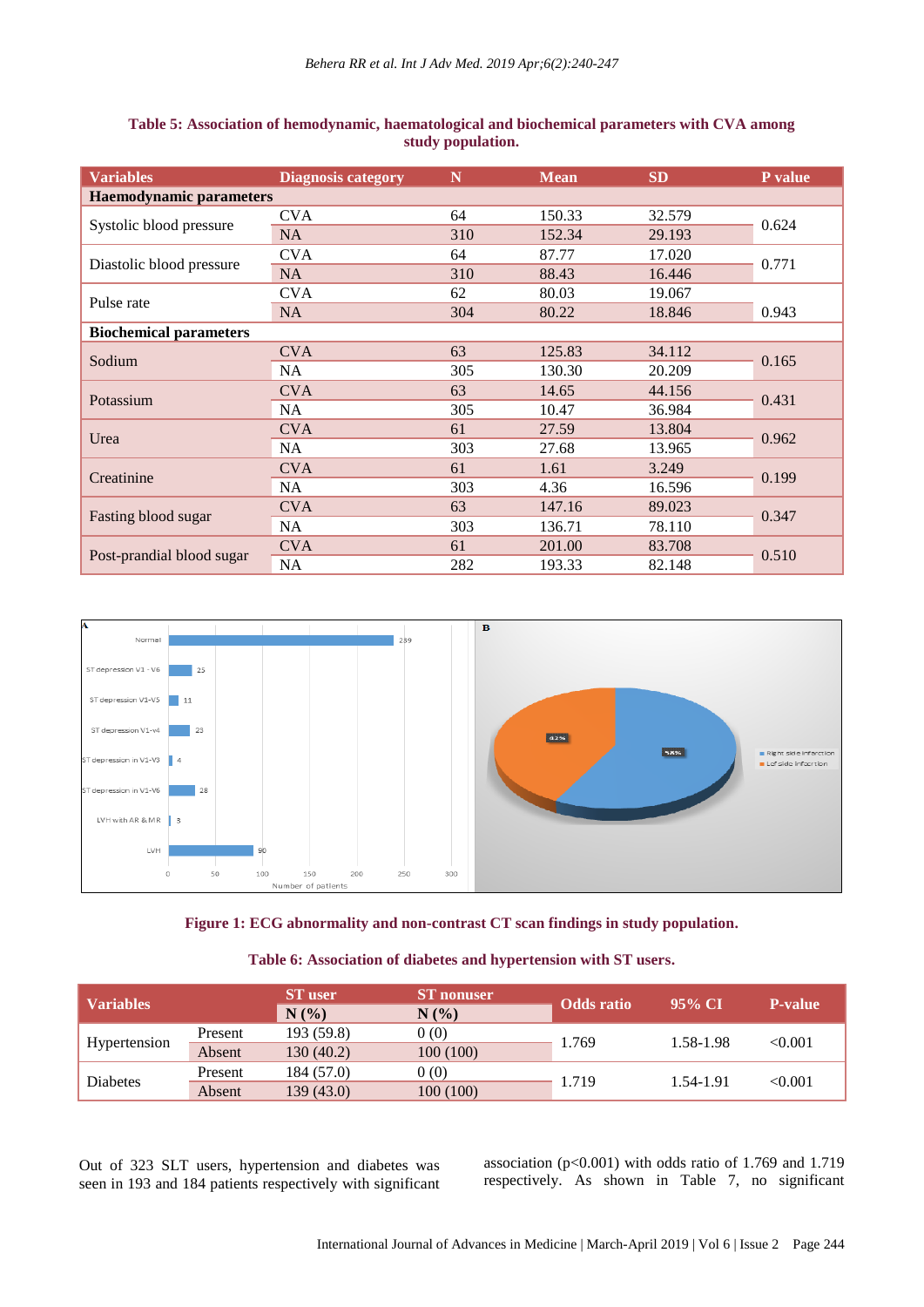association was observed between ST users and hemodynamic, hematological and biochemical parameters among study population.

#### **DISCUSSION**

Smokeless tobacco (SLT) was used in many forms without combustion, results in possessing high percentage of free nicotine, total nicotine and various carcinogens.<sup>8</sup> The mode of use of SLT depends on its available forms, culture, geography and individual preferences. In India, ST products are used in different forms such as mishri, gul, mawa, snus, areca nut, slaked lime preparations, paan masala and paan with tobacco.<sup>8,9</sup> In present study, pan and gutkha was the most commonly used form (55.6%).



**Figure 2: Cumulative risk of stroke and MI among ST user's vs non-users of tobacco (Kaplan-Meier curve).**

**Table 7: Association of hemodynamic, haematological and biochemical parameters with use of ST among study population.**

| <b>Variables</b>                 | <b>ST</b> users | $\mathbf N$ | <b>Mean</b> | <b>SD</b> | P value |  |  |  |
|----------------------------------|-----------------|-------------|-------------|-----------|---------|--|--|--|
| <b>Haemodynamic parameters</b>   |                 |             |             |           |         |  |  |  |
| Systolic blood pressure          | Yes             | 323         | 151.81      | 29.397    |         |  |  |  |
|                                  | N <sub>o</sub>  | 100         | 152.09      | 30.003    | 0.934   |  |  |  |
|                                  | Yes             | 323         | 88.14       | 16.425    |         |  |  |  |
| Diastolic blood pressure         | N <sub>o</sub>  | 100         | 88.05       | 16.752    | 0.961   |  |  |  |
| Pulse                            | Yes             | 317         | 80.25       | 18.849    | 0.909   |  |  |  |
|                                  | N <sub>o</sub>  | 98          | 80.00       | 18.483    |         |  |  |  |
| <b>Haematological parameters</b> |                 |             |             |           |         |  |  |  |
| Hemoglobin                       | Yes             | 300         | 12.68       | 9.379     | 0.816   |  |  |  |
|                                  | N <sub>o</sub>  | 93          | 12.95       | 10.379    |         |  |  |  |
| Total leucocyte count            | Yes             | 323         | 7.24        | 1.270     | 0.729   |  |  |  |
|                                  | N <sub>o</sub>  | 100         | 7.19        | 1.260     |         |  |  |  |
| Neutrophil                       | Yes             | 304         | 75.96       | 13.888    | 0.971   |  |  |  |
|                                  | N <sub>o</sub>  | 94          | 75.90       | 14.257    |         |  |  |  |
| Lymphocyte                       | Yes             | 300         | 16.75       | 9.781     | 0.933   |  |  |  |
|                                  | N <sub>o</sub>  | 93          | 16.65       | 9.729     |         |  |  |  |
|                                  | Yes             | 308         | 2.08        | 4.703     | 0.777   |  |  |  |
| Monocyte                         | N <sub>o</sub>  | 95          | 1.92        | 4.285     |         |  |  |  |
| Eosinophil                       | Yes             | 294         | 3.54        | 5.875     | 0.887   |  |  |  |
|                                  | N <sub>o</sub>  | 91          | 3.44        | 5.574     |         |  |  |  |
| Basophil                         | Yes             | 300         | 0.64        | 1.509     | 0.773   |  |  |  |
|                                  | No              | 93          | 0.69        | 1.615     |         |  |  |  |
| <b>Biochemical parameters</b>    |                 |             |             |           |         |  |  |  |
| Sodium                           | Yes             | 318         | 129.56      | 22.342    | 0.695   |  |  |  |
|                                  | N <sub>o</sub>  | 98          | 130.56      | 20.801    |         |  |  |  |
| Potassium                        | Yes             | 318         | 10.62       | 36.865    | 0.855   |  |  |  |
|                                  | No              | 98          | 9.85        | 33.603    |         |  |  |  |
| Urea                             | Yes             | 316         | 27.53       | 13.873    | 0.966   |  |  |  |
|                                  | N <sub>o</sub>  | 97          | 27.60       | 14.315    |         |  |  |  |
| Creatinine                       | Yes             | 316         | 4.29        | 16.283    | 0.859   |  |  |  |
|                                  | N <sub>o</sub>  | 97          | 3.96        | 15.732    |         |  |  |  |
|                                  | Yes             | 316         | 136.37      | 76.745    |         |  |  |  |
| Fasting blood sugar              | N <sub>o</sub>  | 97          | 137.47      | 79.276    | 0.903   |  |  |  |
|                                  | Yes             | 295         | 194.04      | 80.871    | 0.871   |  |  |  |
| Post-prandial blood sugar        | N <sub>o</sub>  | 91          | 192.47      | 80.251    |         |  |  |  |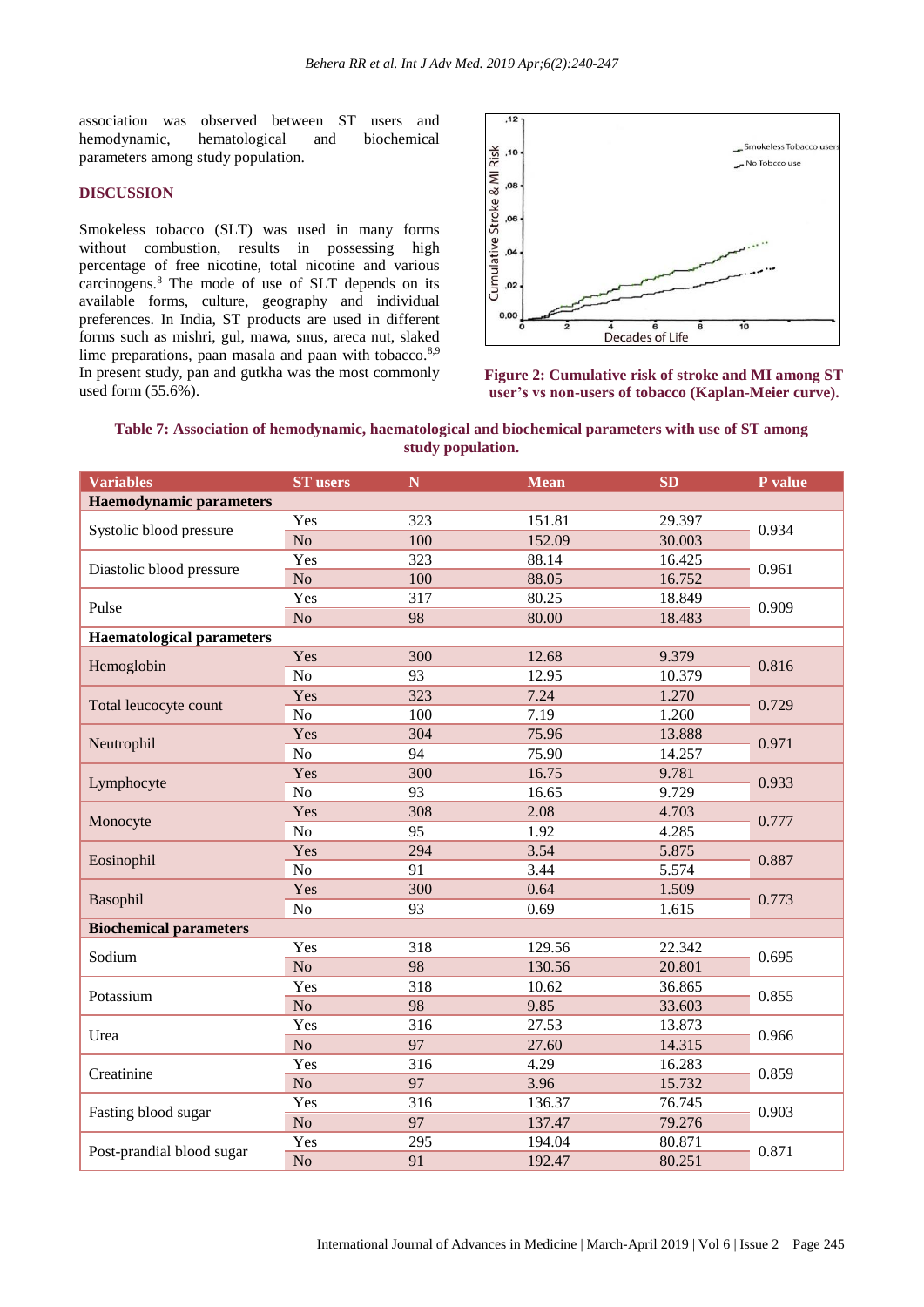The prevalence of ST consumption in India was 20%.<sup>3</sup> The rate of consumption was higher in males compared to females.<sup>4</sup> This was in accordance with the results of this study. Lesser cost, easy availability, misconceptions about its useful health effects are important contributing factors of its higher consumption rate. Usage of these products was higher in rural area compared to urban.<sup>4</sup> In contrast to this, more of this study population addicted to SLT belongs to urban area.

Nicotine in tobacco products was involved in initiation of various pathological mechanisms which include platelet activation, endothelial dysfunction, accelerated atherogenesis, cardiac arrhythmias, cellular inflammation, relative insulin resistance and dyslipidemia, all of them contributing to cardiovascular disease.<sup>10</sup>

In this series, MI was seen in 49 (11.6%) and stroke in 64 (15.1%) patients. Previous studies found a significant association of SLT consumption with incidence of adverse cardiovascular diseases.<sup>6</sup>

In the present study, association between ST and CVD showed that those who had cerebrovascular events among them 90.6% were ST user while 71.9% were ST users in non-cerebrovascular events group. This difference was statistically significant (P=0.002). Similarly, author found statistically significant association of cerebro-vascular events with age groups, hypertension and diabetes.

Moreover, author also found those who had myocardial infarction among them 85.7% were ST user while 71.9% were ST users in non-myocardial infarction group. This difference was statistically significant  $(P=0.041)$ . These findings were in accordance with the observations of Piano in western population.

Very few studies were done to assess the role of SLT on CVD outcomes and mortality. The results of these studies provided conflicted responses. In a meta-analytical study done by Boffetta P et al, eight studies evaluated the risk of fatal MI and five studies evaluated the incidence of fatal stroke by the consumption of  $SLT$ .<sup>11</sup> Of them, three studies showed increased risk for cardiovascular deaths (fatal myocardial infarction and stroke) when compared to non-users of SLT, while others did not show any significant difference in outcomes.

In another study, by Gupta BK et al, a significant greater prevalence of tachycardia, hypertension, low HDL, hypertriglyceridemia, hypercholesterolemia and diabetes was observed in SLT users when compared to non SLT users.<sup>12</sup> Similar observation was noticed in this study but did not found any significant association of these parameters between SLT users and non-users.

This study was probably the first study from Eastern India on clinical symptomology of cardiovascular diseases due to SLT. Author hypothesize the incidence of CVD in SLT users of this study might be due to accelerated cerebrovascular atherogenesis and cellular inflammation.

#### **CONCLUSION**

To conclude, the results suggest that SLT significantly increase liability towards CAD and stroke and becomes the predominant cause of mortality and morbidity in study population. Hence, implementing wide range of population and community-based policy interventions are necessary for control of SLT.

*Funding: No funding sources Conflict of interest: None declared Ethical approval: The study was approved by the Institutional Ethics Committee*

# **REFERENCES**

- 1. World Health Organization. WHO Report on the Global Tobacco Epidemic, 2011. Geneva: World Health Organization, 2011. Accessed 22 February 2018.
- 2. WHO report on the global tobacco epidemic, 2011. Available at: at: http://www.who.int/tobacco/global\_report/2011/en/. Accessed 10 September 2018.
- 3. Gupta PC, Ray CS, Sinha DN, Singh PK. Smokeless tobacco: a major public health problem in the SEA region: a review. Ind J Pub Heal. 2011;55(3):199–209.
- 4. Gupta PC, Ray CS. Smokeless tobacco and health in India and South Asia. Respirol. 2003;8(4):419-31.
- 5. Pershagen G. Smokeless tobacco. Brit Med Bull. 1996;52(1):50–7.
- 6. Piano MR, Benowitz NL, FitzGerald GA, Corbridge S, Heath J, Hahn E, et al. Impact of smokeless tobacco products on cardiovascular disease: implications for policy, prevention, and treatment: a policy statement from the American Heart Association. Circulation. 2010;122(15):1520–44.
- 7. Gupta PC. Smokeless tobacco use, birth weight and gestational age: population based, prospective cohort study of 1217 women in Mumbai, India. BMJ. 2004;328(7455):1538–10.
- 8. Public health: a global perspective. national cancer institute. centers for disease control and prevention. U.S. Bethesda, MD: U.S. Department of Health and Human Services. Centers for disease control and prevention and national institutes of health, National Cancer Institute. NIH publication no. 14-7983; 2014.
- 9. Jena SS, Kabi S, Panda BN, Kameswari BC, Payal, Behera IC, et al. Smokeless tobacco and stroke - a clinico-epidemiological follow-up study in a Tertiary Care Hospital. J Clin Diagn Res. 2016;10(10):40-3.